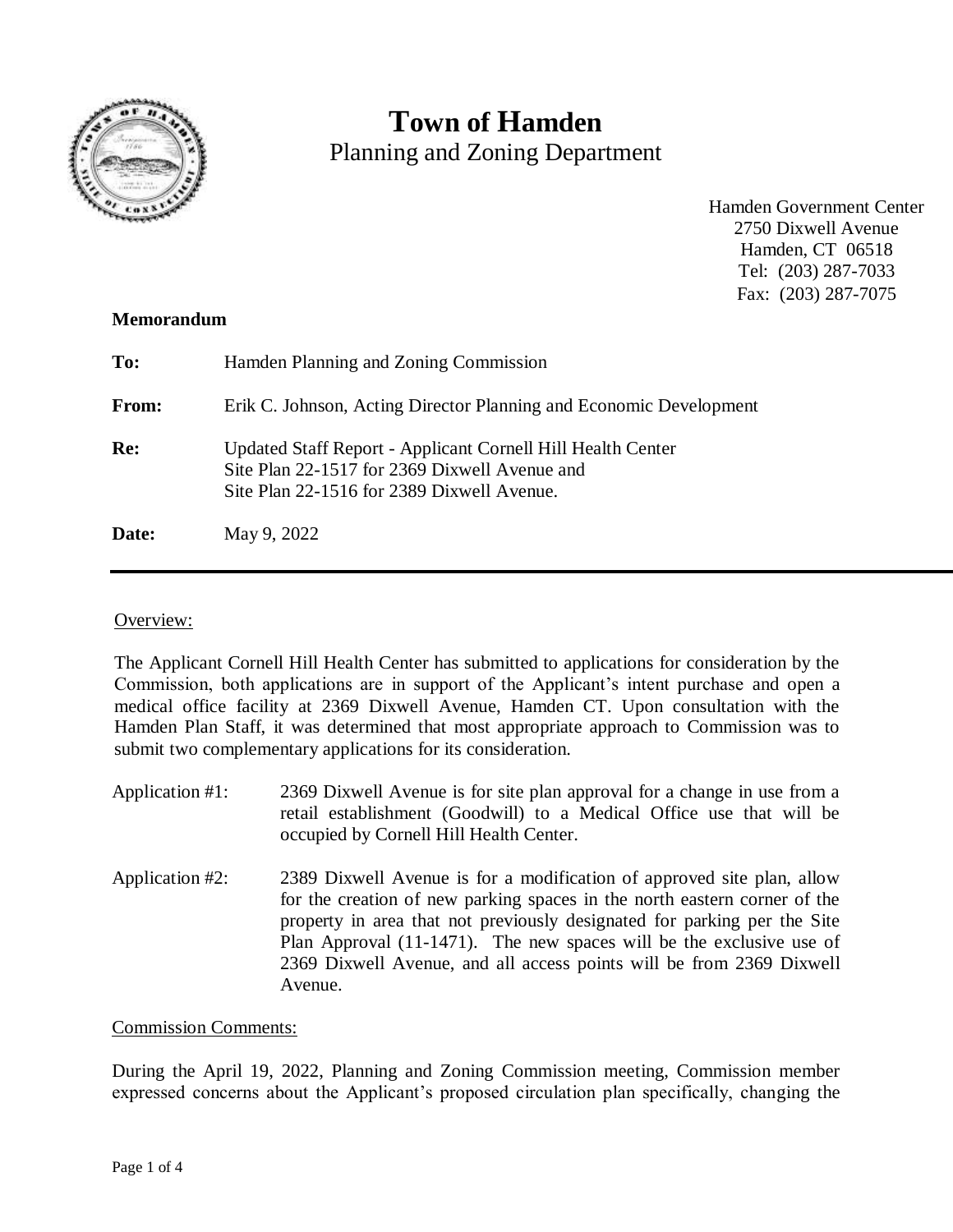entrance point in the building. This change is a significant departure from how the site currently operates, and there were concerns that this change could create safety issues for individuals / patients existing the site under the new circulation plan that conflict with the customers from Town Fair Tire who shares this driveway access.

Commissioners had two other concerns, with the proposed site plan.

- 1. The application is proposing an outdoor "break area" that boarder the exit drive way. The request was to have additional security measures, bollards or screening put in place to better protect that space.
- 2. There were also questions if the number of parking spaces that are being proposed is sufficient to address both staff and client needs at the facility.

## Applicant Response t

Based comments and concerns that were raised by Commission members, the Applicant's Civil Engineer, Langan, reviewed the circulation plan that was proposed and responded to staff with the following comments.

Advantages of New Proposed Circulation Plan:

- The proposed circulation limits exit movements to one location, simplifying the interactions with drivers on Dixwell
- The proposed configuration is safer. The proposed change will result in a continuous flow, meaning all right turns and no traffic crossings on our site, which is much easier/safer for the driver
- The circulation will lead to less traffic crossings overall when considering the town fair tire, making flow through the site less congested
- **•** Drivers entering through the North one way will have an opportunity to survey the entire parking lot prior to needing to park, making the decision easier and movements more predictable
- As a driver you would have to go out of your way to go the wrong way when exiting the site. Drivers tend to take the path of least resistance so they will be much less likely to travel east all the way to the back of the site and wrap all the way around. The logical path is to exit to the south.

Cons of the current existing circulation pattern:

- The exit only on the North side of the site still poses a risk of drivers entering through the exit. This may even be a more likely scenario based on my last point above as drivers in the proposed condition would need to go out of their way to exit through our proposed entrance.
- Increased traffic crossings between our site and the town fair tire.

The applicant has also agreed to add additional signage to the property. Langan is proposing that an Entrance Sing in the front yard towards the north side of the building, as well as Do Not Enter and/or One Way Signage at the exit and within the parking area. Additionally, in the case of a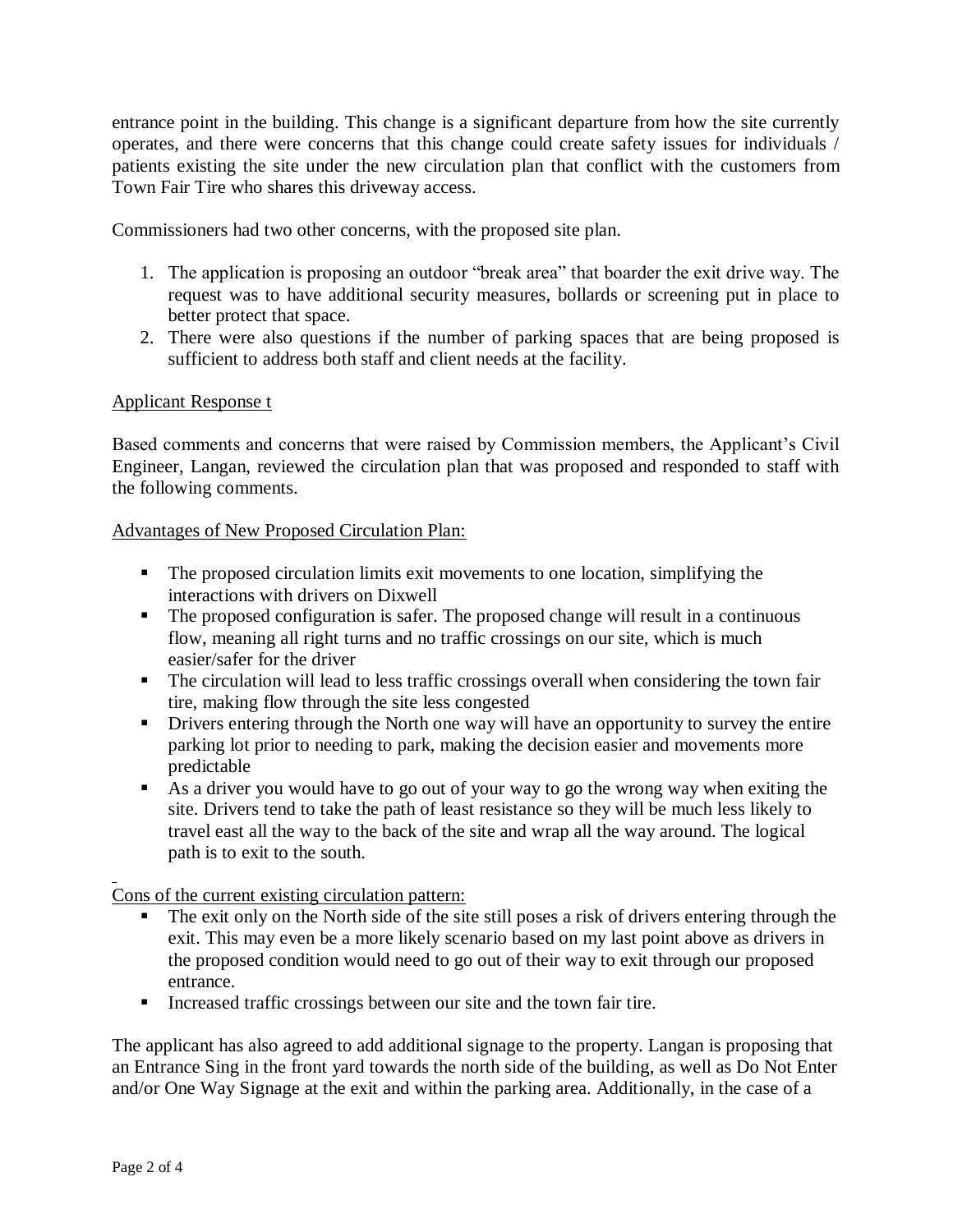patient accidentally entering the Town Fair Tire entrance, the Applicant will add a signage in the parking lot address this potential issues.

### Department Reviews: (Updated)

Based on concerns raised by the Commission, concerning the applicant's entrance and exist proposal, the Town Engineered re-reviewed the design proposed. He has no opposition to the entrance and exit design that is proposed by the applicant.

### Planning Department Comments: (Updated)

The primary application involves a typical conversion from a retail center to a medical office use. There is nothing in the Town's requirements that would prohibit such a conversion the plans meet the requirements established in Section 640 of the Town's Regulations.

However, under Town's Zoning requirements, the primary applicant, Cornell Hill Health Center must provide a minimum of 24 spaces for its medical office use at 2369 Dixwell. The current parking lot configuration does not support the minimum parking requirements established. Accordingly, Cornell Hill Health Center has negotiated a long term parking agreement with the owners of 2389 Dixwell Avenue, who will in turn provide six (6) parking spaces to 2369 Dixwell Avenue in order for the property to comply with the parking requirements.

The six (6) parking spaces and related improvements required to create these spaces are not currently part of the approved site plan for 2389 Dixwell Avenue. The proposed parking area is part of the former trail line and there was not improvements parking or otherwise provided for in the previously approved site plan. While staff has determined that there no barriers to the proposed use, it felt that is would be most appropriate if the Commission voted to amend the approved site plan for 2389 to reflect that the use of the land as parking, and also to ensure that this use would not impact the number or approved spaces for the site primary use. The property is currently vacant, it last approved use was the Alphabet Academy.

## *Updated Staff Comments (5.9.22)*

As proposed the Applicant's parking plan complies with the Town's parking requirements under the zoning regulations. The Applicant acknowledges the concerns that were raised by Commission members about parking and will work to secure additional space for employees if need arises, however, the proposed plan does comply with the Town's zoning regulations. Additionally the site has operated as a popular retail destination for a several years with less than the parking that is currently being proposed.

The Applicant has agrees with Commission members that the design for the "outdoor break area" can and should be improved. Such improvements will be condition of approval.